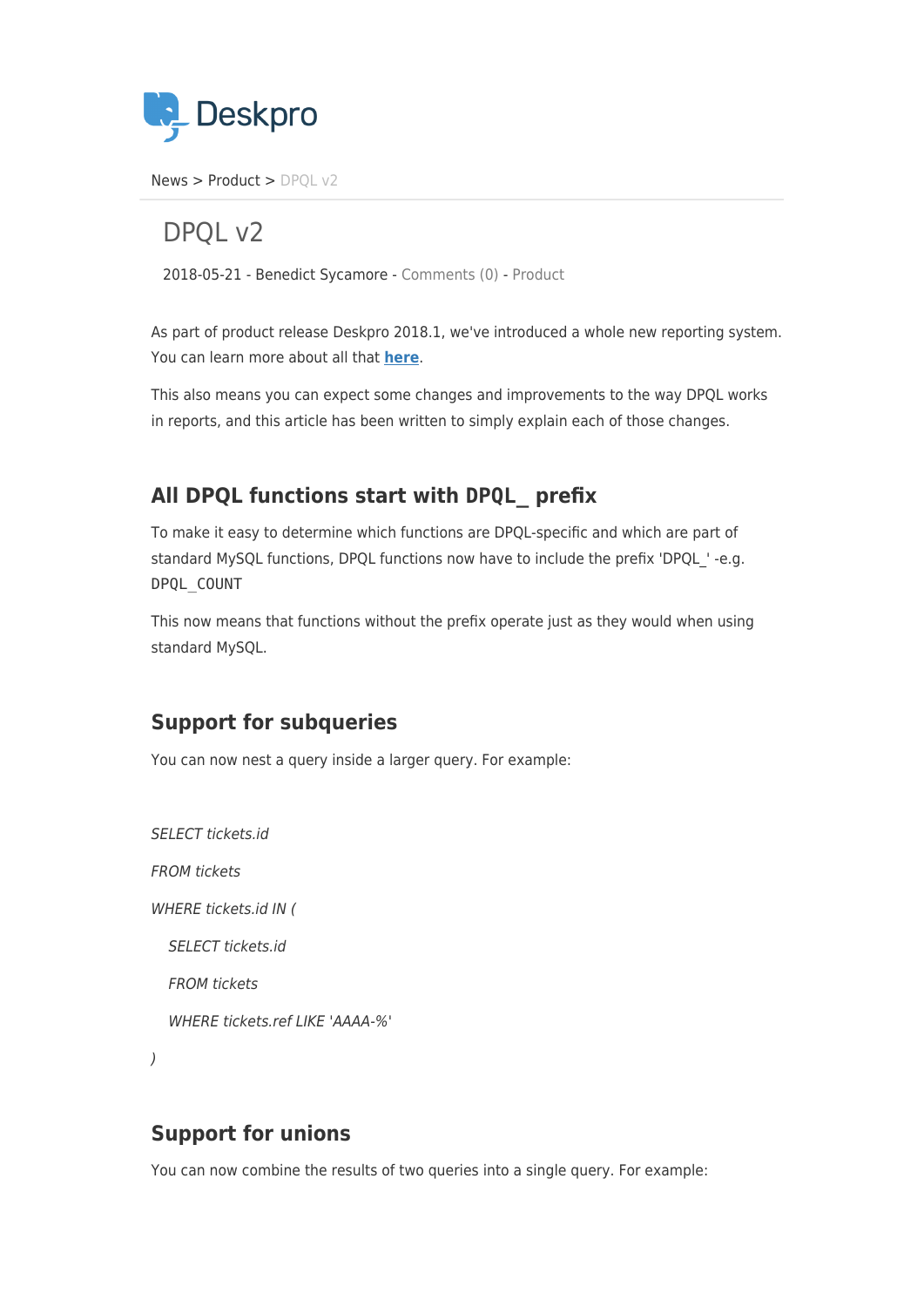```
SELECT tickets.id FROM (
  (SELECT tickets.id FROM tickets)
  UNION
  (SELECT tickets.id FROM tickets)
) as t1
```
## **No more DISPLAY line**

Previously, in DPQL1, a query would start with 'DISPLAY TABLE' or the type of report you had selected to display. This is no longer a feature. Admins now simply choose the type of graph as an option rather the it being coded into the query itself.

## **New function 'DPQL\_JSON\_EXTRACT'**

This function operates in a similar way to MySQL's [\[JSON\\_EXTRACT\].](https://dev.mysql.com/doc/refman/5.7/en/json-search-functions.html#function_json-extract) It lets you SELECT a field in the database that is stored as JSON, and extract a specific value for display.

This function only works in the SELECT clause (i.e. a value you want to display) because the decoding only happens in PHP. It can be used to support displaying specific data from a ISON blob.

# **New function 'DPQL\_HIERARCHY'**

Deskpro has a number of fields that have hierarchies such as Departments, Organizations, Categories, Products and Custom choice fields. You can use DPQL\_HIERARCHY denote hierarchy in reports. This allows you to see a total count for one field and all sub-fields. The below image demonstrates a few real life examples of what the reporting will allow.

- DPQL HIERARCHY can only be used in a GROUP BY.
- DPQL HIERARCHY can only be used in the first group by. A currently limitation. You can't use it as a secondary group by param.

The signature for DPQL\_HIERARCHY is:

- DPQL HIERARCHY(field, minDepth, maxDepth)
- The field can be any field in deskpro where hierarchy exists (custom fields, departments, orgs, etc).
- minDepth is the minimum depth to show
	- A minDepth of 1 means we'll show A in A>B>C. A minDepth of 2 means we'll show A>B in A>B>C
- maxDepth is how many levels to show.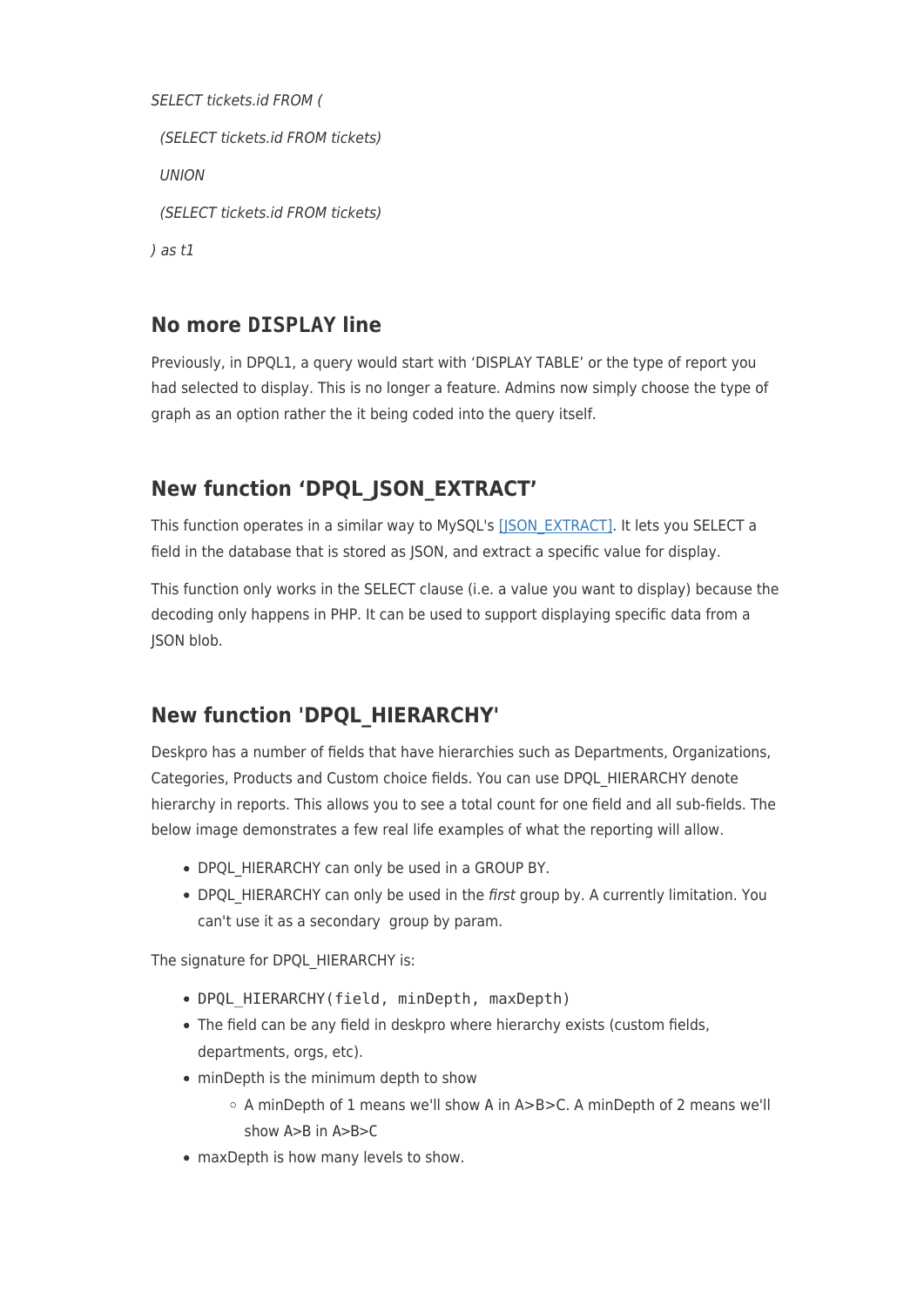- If minDepth is 1 and maxDepth is one, then A>B=10 and A>C=5 would get rolled up into A=15 (i.e. we collapse the hierarchy into 1 level).
- o If minDepth is 2 and maxDepth is 2, then we'd show A>B and A>C as separate things. If there was A>C>X then the 'x' value would get rolled-up into the 'c' value. etc.

SELECT DPQL\_COUNT() AS 'Number of Hotdogs'

FROM tickets

WHERE tickets.organization <> NULL AND tickets.custom\_data[24] <> NULL

GROUP BY DPQL\_HIERARCHY(tickets.custom\_data[24], 1, 3) AS 'Type'

This example uses a custom field. See how the field has German > Frankfurter > Wurstchen, but on the report we're limiting it to the top-level hotdog type.

Options

| $\sim$<br>$\frac{1}{2}$<br>#25<br>Normal<br>$\frac{1}{2}$                                                                                                                                                                                                                                                                                                                                                                                                                                                                              | O       |
|----------------------------------------------------------------------------------------------------------------------------------------------------------------------------------------------------------------------------------------------------------------------------------------------------------------------------------------------------------------------------------------------------------------------------------------------------------------------------------------------------------------------------------------|---------|
| $\frac{1}{2}$<br>$\sim$<br>#26<br>German<br>$\sim$                                                                                                                                                                                                                                                                                                                                                                                                                                                                                     | G       |
| $\frac{1}{2}$<br>$\overline{\phantom{a}}$<br>#28<br>Extrawurst<br>$\overline{\phantom{a}}$                                                                                                                                                                                                                                                                                                                                                                                                                                             | a       |
| $\sim$<br>$\overline{\phantom{a}}$<br>#29<br>Frankfurter<br>$\frac{1}{2} \left( \frac{1}{2} \right) \left( \frac{1}{2} \right) \left( \frac{1}{2} \right) \left( \frac{1}{2} \right) \left( \frac{1}{2} \right) \left( \frac{1}{2} \right) \left( \frac{1}{2} \right) \left( \frac{1}{2} \right) \left( \frac{1}{2} \right) \left( \frac{1}{2} \right) \left( \frac{1}{2} \right) \left( \frac{1}{2} \right) \left( \frac{1}{2} \right) \left( \frac{1}{2} \right) \left( \frac{1}{2} \right) \left( \frac{1}{2} \right) \left( \frac$ | G       |
| $\overline{\phantom{a}}$<br>$\overline{\phantom{a}}$<br>#31<br>Würstchen<br>_                                                                                                                                                                                                                                                                                                                                                                                                                                                          | $\odot$ |
| $\frac{1}{2}$<br>$\sim$<br>#27<br>Bratwurst<br>$\overline{\phantom{a}}$                                                                                                                                                                                                                                                                                                                                                                                                                                                                | $\odot$ |
| $\sim$<br>$\sim$<br>#30<br>Rindswurst<br>$\frac{1}{2}$                                                                                                                                                                                                                                                                                                                                                                                                                                                                                 | o       |
| $\frac{1}{2}$<br>$\frac{1}{2} \left( \frac{1}{2} \right) \left( \frac{1}{2} \right) \left( \frac{1}{2} \right) \left( \frac{1}{2} \right) \left( \frac{1}{2} \right) \left( \frac{1}{2} \right) \left( \frac{1}{2} \right) \left( \frac{1}{2} \right) \left( \frac{1}{2} \right) \left( \frac{1}{2} \right) \left( \frac{1}{2} \right) \left( \frac{1}{2} \right) \left( \frac{1}{2} \right) \left( \frac{1}{2} \right) \left( \frac{1}{2} \right) \left( \frac{1}{2} \right) \left( \frac$<br>#32<br>Large<br>$\equiv$                | G       |
| Enter a title<br>No parent<br>Add<br>$\overline{\mathbf v}$                                                                                                                                                                                                                                                                                                                                                                                                                                                                            |         |
| Default option:<br>Large<br>$\mathbf{v}$                                                                                                                                                                                                                                                                                                                                                                                                                                                                                               |         |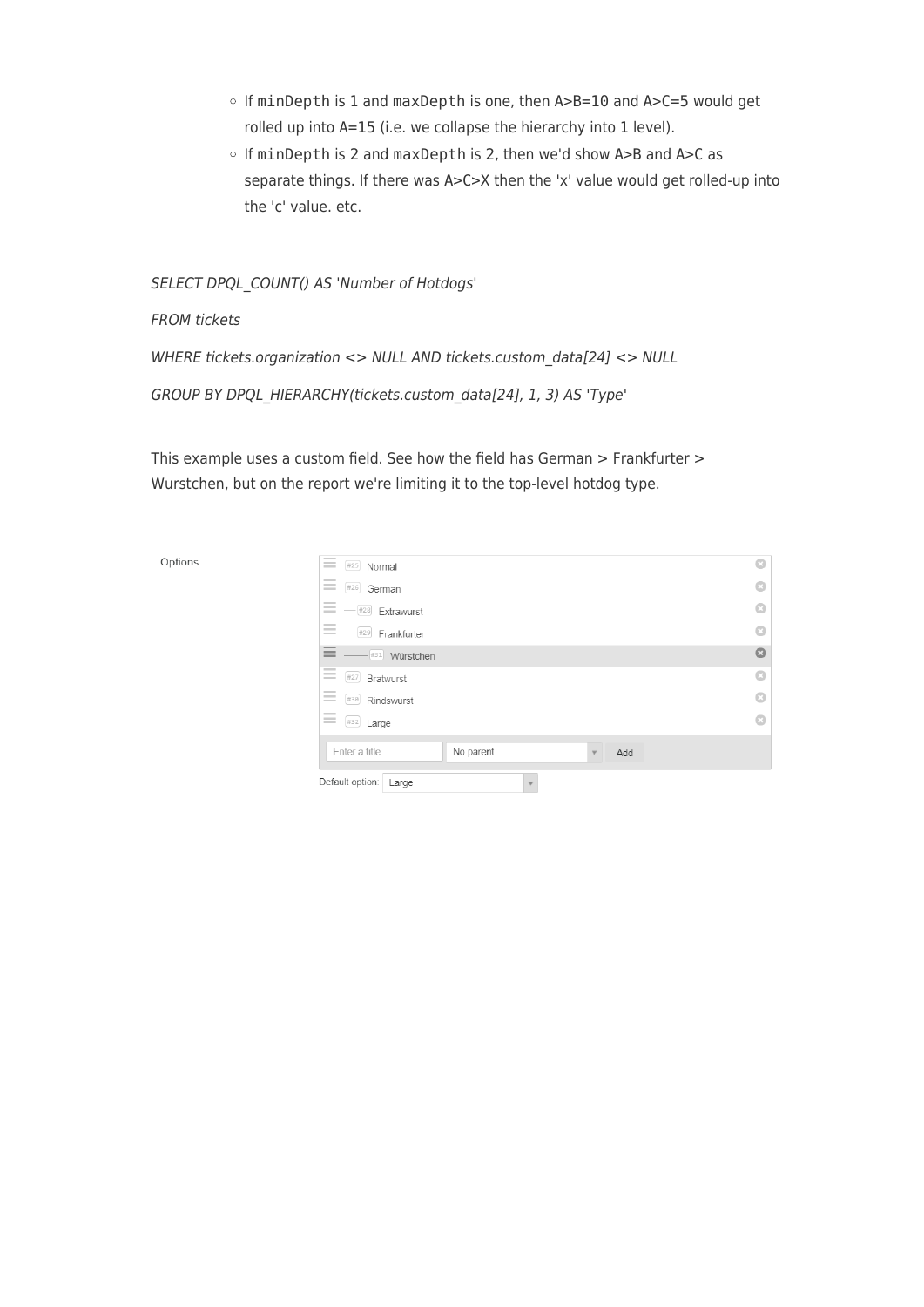

## **New function: DPQL\_HIERARCHY\_DESCENDS\_FROM**

- DPQL HIERARCHY DESCENDS FROM can only be used in a WHERE clause
- DPQL HIERARCHY DESCENDS FROM limits what you want to see in a hierarchy. e.g. if you had A>B>C>D and X>Y>Z you might only want to see values under A
- For example, DPQL HIERARCHY DESCENDS FROM(ticket.organization, 5) limits the query to tickets with organizations set to 5 or anything below that.

A query could use this to limit all reports to tickets with the values that descend from the selected value.

SELECT DPQL\_COUNT() AS 'Open' FROM tickets WHERE tickets.status != 'resolved' AND tickets.organization <> NULL AND DPQL\_HIERARCHY\_DESCENDS\_FROM(tickets.custom\_data[#], \${variable}) GROUP BY tickets.organization.name AS 'Organization'

## **New Function: LAYER WITH**

This function allows you to combine multiple result sets in a single query. For example, the results below are generated by the following query.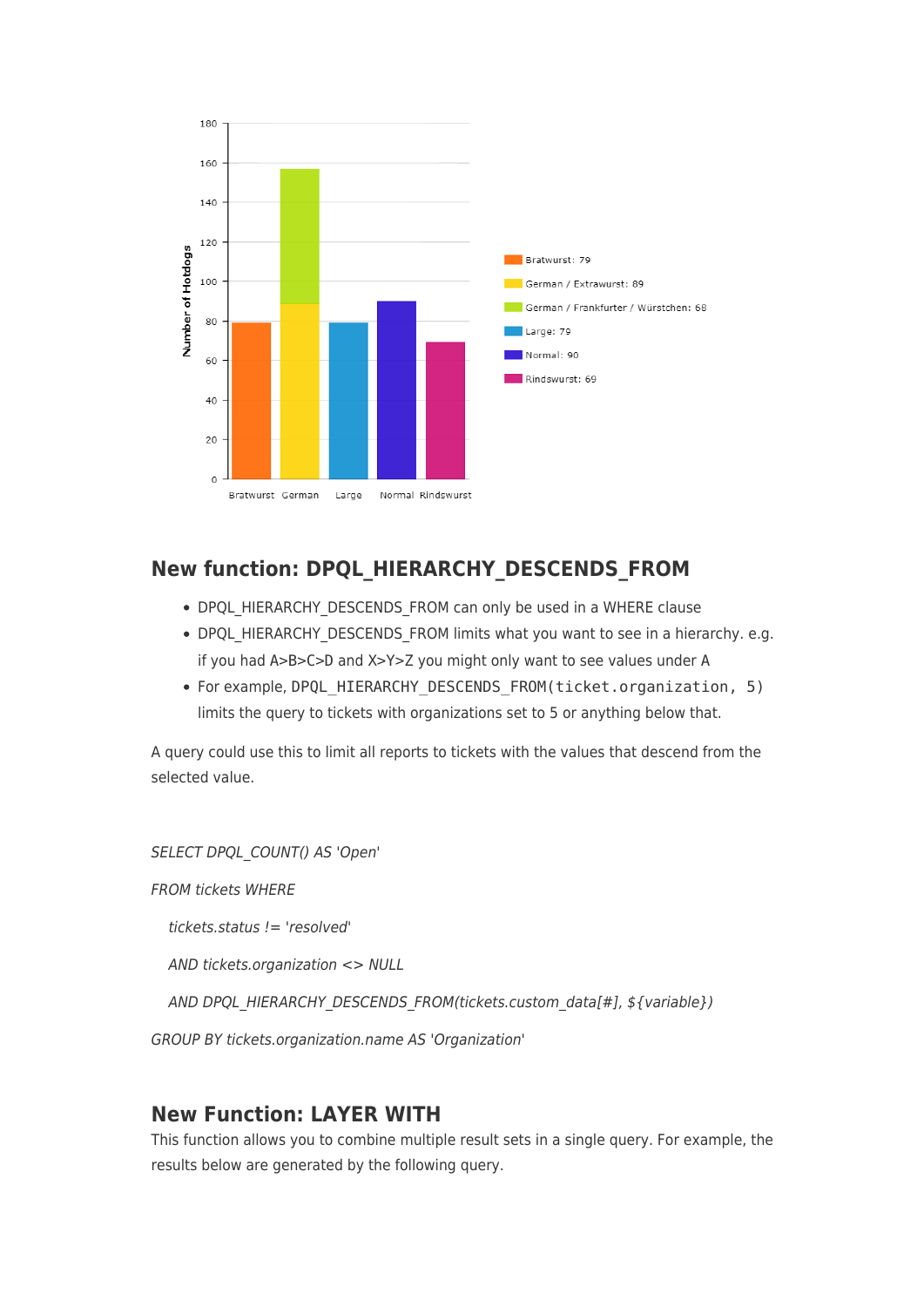

**Department** 

SELECT

DPQL\_COUNT() AS 'Open Tickets',

tickets.organization.name AS 'Department',

'Tickets' AS 'value\_axis\_title'

FROM tickets

**WHERE** 

tickets.organization.name <> NULL

AND tickets.status IN ('awaiting\_user', 'awaiting\_agent')

GROUP BY tickets.organization.name AS 'Department'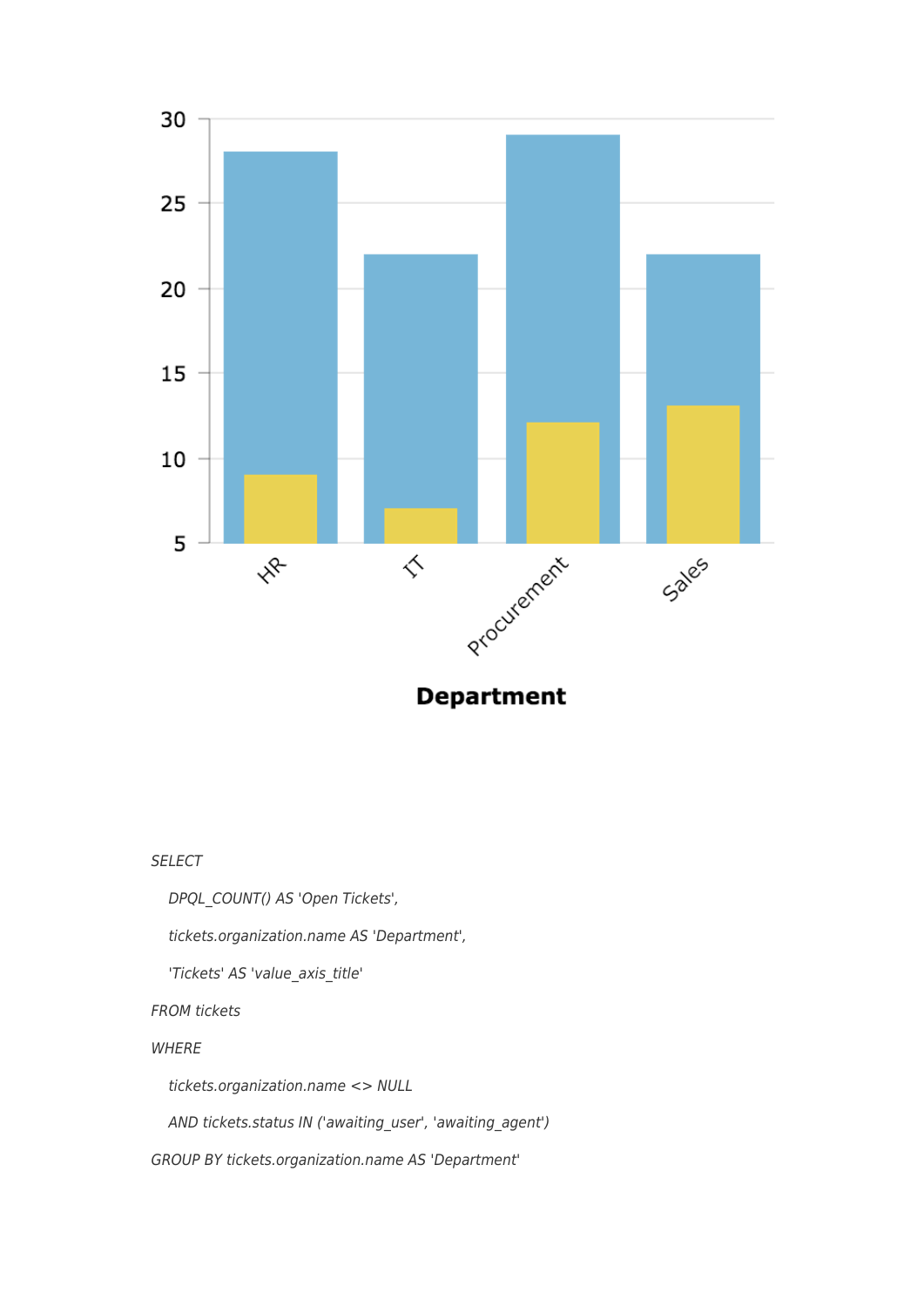```
LAYER WITH
```

```
SELECT
```
 DPQL\_COUNT() AS 'Closed Tickets', tickets.organization.name AS 'Department' FROM tickets **WHFRF**  tickets.organization.name <> NULL AND tickets.status = 'resolved' GROUP BY tickets.organization.name AS 'Department'

You can use LAYER WITH <BAR|LINE> to override the type of the layered graph. E.g. if the main graph is set to show a BAR, you could layer on a LINE graph by using LAYER WITH LINE

If you just use LAYER WITH then the secondary graph will be displayed in the same chart type as the primary.

## **Changes to: DPQL\_FORMAT**

FORMAT now acts like it would when using MySQL, and old behaviour is achieved using DPQL\_FORMAT.

Signature: *DPQL\_FORMAT(value, formatType[, otherArgs]...)*

- *DPQL\_FORMAT(value, 'number', 2)* → formats a value as a number. The third param is the number of decimal places to show. e.g. 123000.4567  $\rightarrow$  123,000.46
- DPOL FORMAT(value, 'date', 'F')  $\rightarrow$  formats the value as a date. The third param is the [date format.](http://php.net/manual/en/function.date.php) e.g.  $2018 - 05 - 14 \rightarrow$  May
- *DPQL\_FORMAT(value, 'percent', 1)* → formats a fractional number as an integer percentage. The third param is the number of decimals to show (if not provided, defaults to 2). e.g.  $0.755 \rightarrow 75.5$ %

## **Changes to: DPQL\_CONCAT**

We have a new DPQL CONCAT that works just like MySQL CONCAT, except that it functions within Deskpro rather than the database.

This is because some values are raw values from the database, and some values are values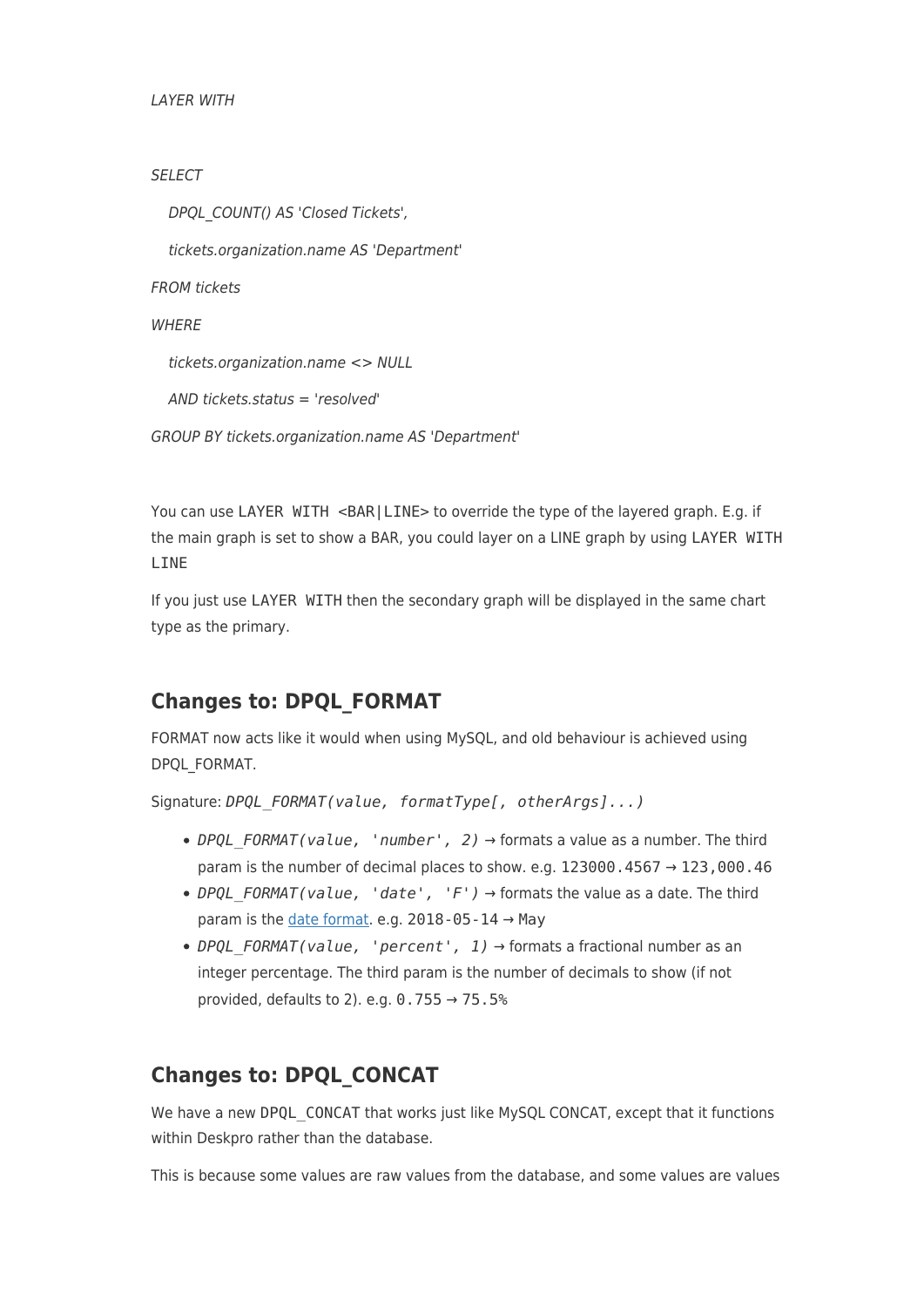that Deskpro needs to render.

CONCAT is a mysql function — it works on raw values from the db. DPQL\_CONCAT is a deskpro function, it works on values we get out of the database.

*SELECT CONCAT('£', DPQL\_FORMAT(value, 'number', 2))*

This does NOT work because MySQL cannot concat DPQL\_FORMAT — that value does not exist until Deskpro gets involved because DPQL\_FORMAT is Deskpro function.

But you could do it this way:

*SELECT DPQL\_CONCAT('£', DPQL\_FORMAT(value, 'number', 2))*

Because Deskpro is generating the value in both cases.

It's important to understand the MySQL step is separate from the Deskpro step. MySQL can't determine extra information that gets added in the Deskpro step, because MySQL processes occur before Deskpro processes.

#### **Custom field aliases**

It's now possible to give a human "alias" to a custom field. In most places where you would need to refer to a field ID (including reports and our API), you can now use an alias instead.

So tickets.custom\_data[123] can now be tickets.custom\_data[alias\_name]

SELECT AVG(tickets.custom\_data[deal\_value].value) AS 'Deal Value'

 FROM tickets **WHERE**  tickets.agent <> NULL AND tickets.custom\_data[deal\_value].value <> NULL AND tickets.custom\_data[deal\_value].value  $> 0$ GROUP BY tickets.agent AS 'Lawyer'

In order to use custom aliases, remember to determine them in the admin interface before using them in reports.

#### **Using the new 'simple stat' with DPQL**

The new 'simple stat' widget type is useful for displaying simple performance data on dashboards.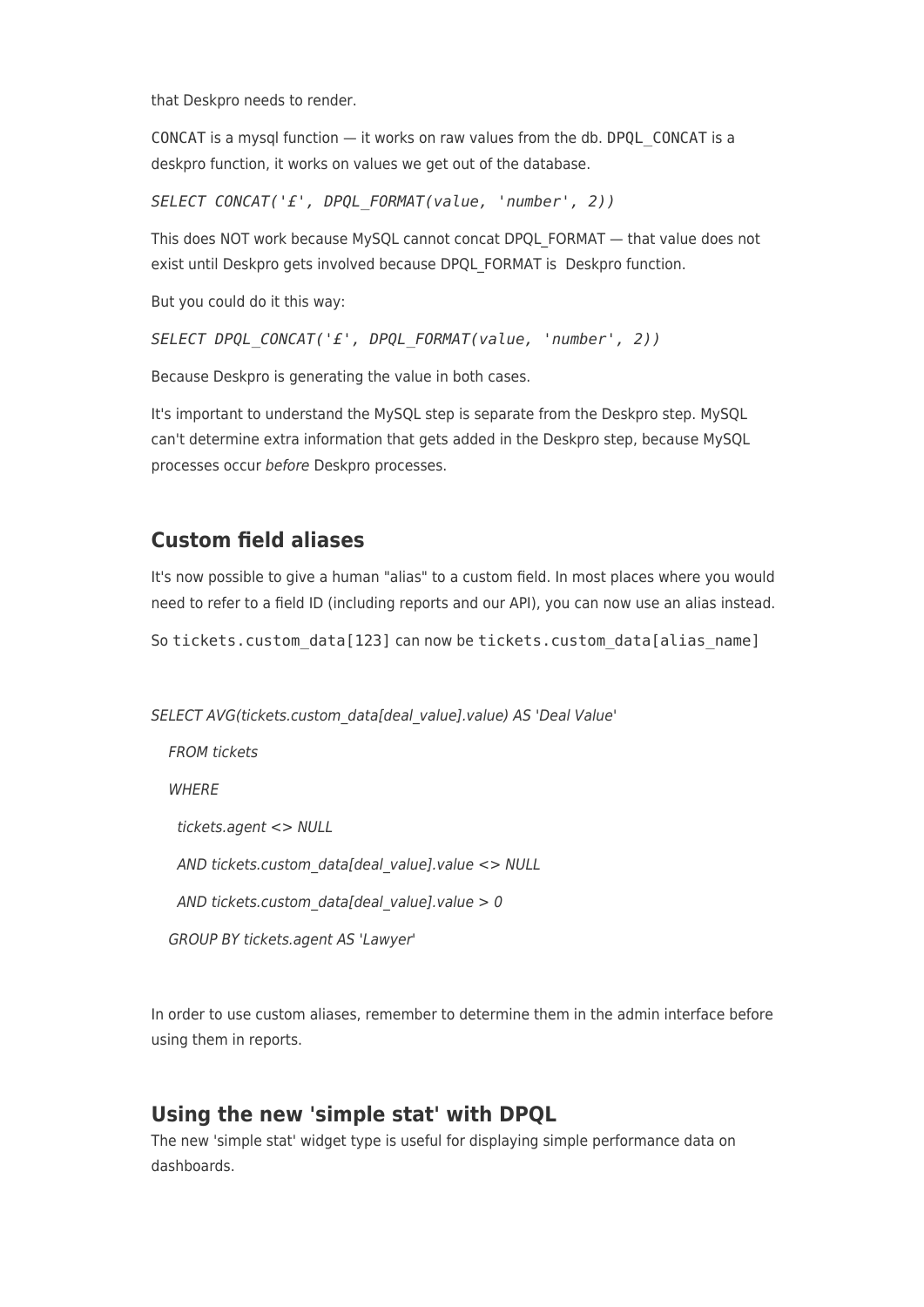

A simple way to use this stat to show tickets created this month through a DPQL query is:

SELECT DPQL COUNT() as 'stat value', 'created this month' as 'stat description'

FROM tickets

WHERE tickets.date created = %THIS MONTH%

There are a number of data and variations you can select to display:

- stat value determines the large value shown
- $\bullet$  stat description determines the sub-line
- unit left and unit right are strings that go before/after the value. For example, if you want to show a SUM or AVG value of a currency field, you can set the left unit to £. Or if the number you calculated is a percentage, you could set the right unit to %.
- default value is what to show if stat value returns null. For example, in the above example, if no tickets were created this month, then the count is null, and the report would show "No data". Sometimes it's more useful to just show 0 instead of "No Data". So you could use ... '0' as 'default\_value' to force 0 as the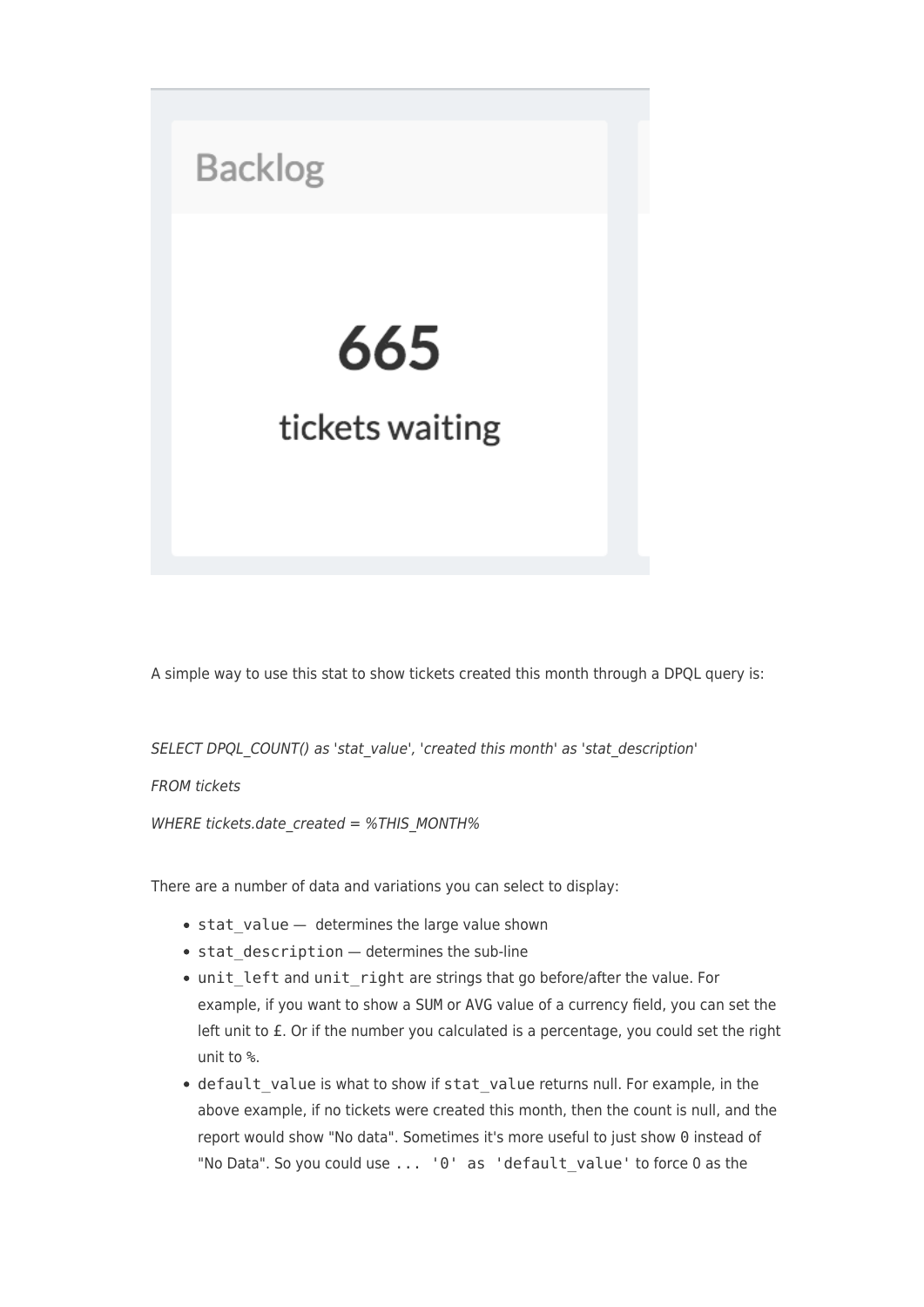default value.

## **Gauge type**

The new 'gauge' widget type is useful for displaying information where you want to see the current value of a statistic against a range of possible values for the same statistic at any given time.



A simple way to use this stat to show the £ value of accumulated ticket charges this year through a DPQL query is:

SELECT SUM(ticket charges.amount) AS 'stat value', 1000000 AS 'stat total', DPQL\_CONCAT('£', DPQL\_FORMAT(SUM(ticket\_charges.amount), 'number', 0), ' of £', DPQL\_FORMAT(1000000, 'number', 0), ' budget') AS 'tooltip\_text'

FROM ticket charges

WHERE ticket charges.ticket.date created = %THIS\_YEAR%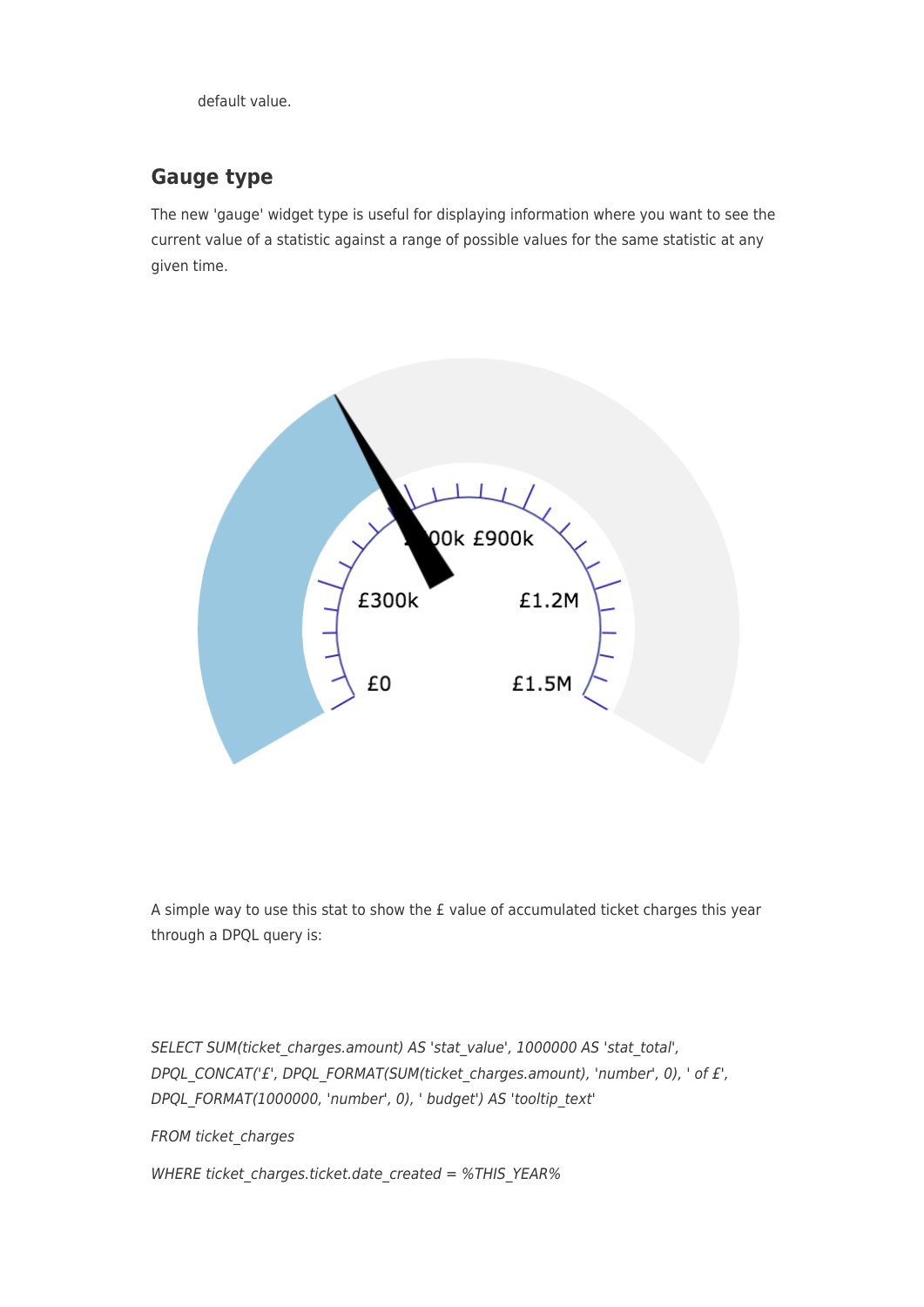There are a number of data and variations you can select to display:

- stat value determines the value, where to "fill to" or where the needle points
- stat total determines the total value, displayed as the maximum value at the end of the gauge
- unit\_left and unit\_right are strings that go before/after the values. For example, if you want to show a SUM or AVG value of a currency field, you can set the left unit to £. Or if the number you calculated is a percentage, you could set the right unit to %.
- tooltip\_text is what to show when you hover your mouse over the gauge

#### **Overriding labels & Tooltips**

You can now select extra values in the query to override labels shown on axes, or what appears in 'tooltip' text.



In the SELECT clause, you can use the following to create labels and tooltips:

- tooltip text determines the tooltip text. Within the string you can use [[category]] as a placeholder for the category (which is the x axis variable) and [[value]] as the value (which is the value shown on the y axis- usually a count or sum etc).
- tooltip text template determines the tooltip text based on a template that we evaluate client-side. See below for more on templates.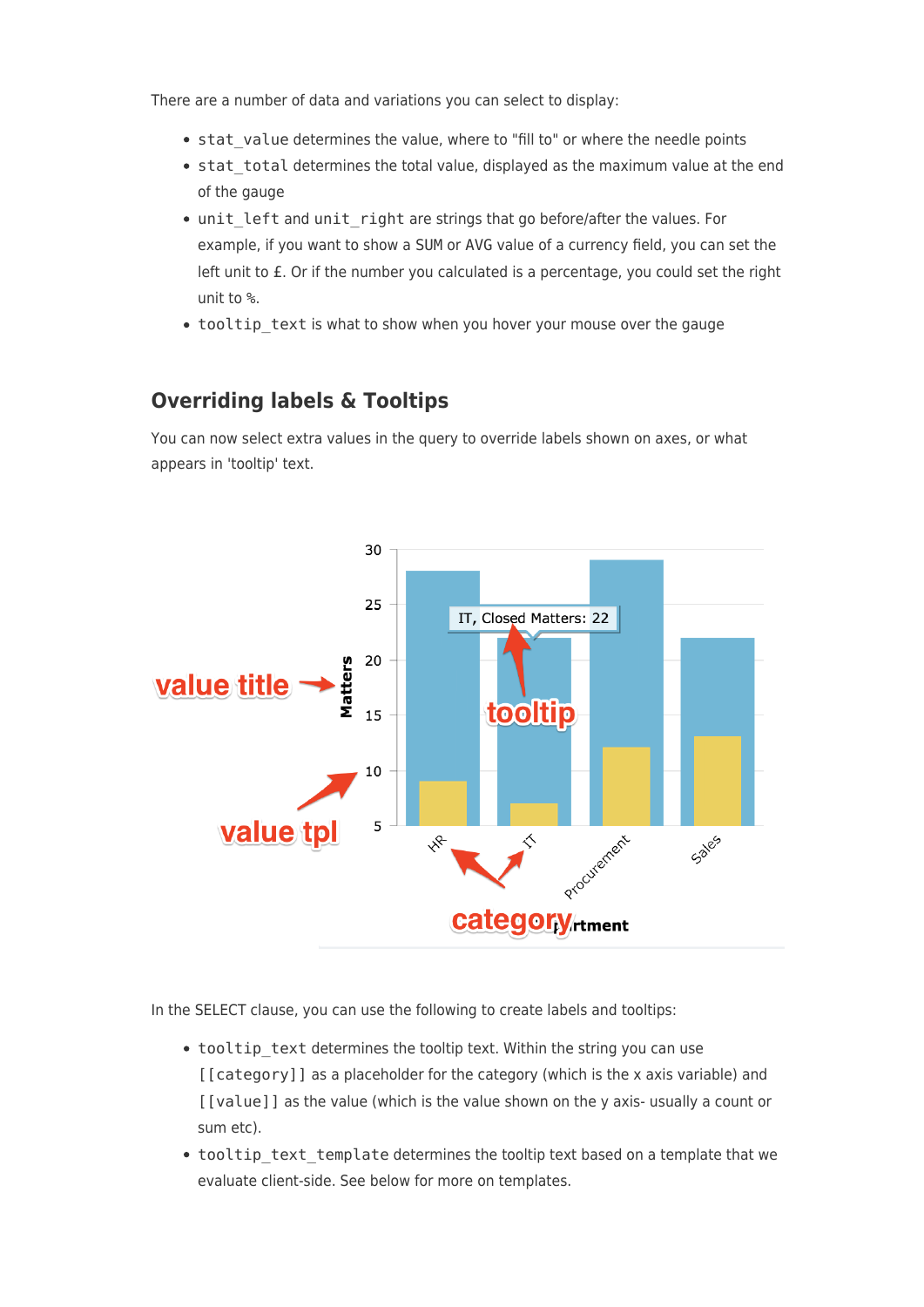- value axis title determines the title shown on . Usually this will be whatever you select the value as, but you can override it here. e.g. SELECT DPQL\_COUNT() AS 'example' will by default set the title on the y axis to 'example'. Use value axis title to override this and name it accordingly.
- value label template sets the template for rendering values along the y axis
- category label template sets the template for rendering the categories along the x axis.

## **Templates**

Templates are a way of making it easier to render values in different ways vs the "raw" value in DPQL. Essentially, a template is a string that gets rendered through a simple template engine.

Templates apply only to bar and line charts. Here's an example setting the tooltip text using a template:

SELECT SUM(ticket charges.amount) as 'Invoiced Costs', 'Cost' AS 'value axis title', 'Invoiced: { {formatCurrency value "GBP"} }' as 'tooltip text template'

#### FROM ticket charges

WHERE ticket charges.ticket.organization <> NULL AND ticket charges.ticket.date created = %THIS\_YEAR% AND ticket\_charges.ticket.status IN ('resolved', 'closed') GROUP BY ticket charges.ticket.organization AS 'Organization'

In the template string, {{anything in here}} is special:

- It can be a bare variable, which include  $\{ \{ value \} \}$  and  $\{ \{ Categorical \} \}$
- Or it can be a function:
	- formatCurrency formats the value as a currency value. The first parameter used should be the value to format, and the second is the specific currency to format. For example, if we wanted to show £123.33 we'd use:
		- {{formatCurrency 123.33 "GBP"}}
	- o formatNumber formats a number in ways according to [toLocaleString](https://developer.mozilla.org/en-US/docs/Web/JavaScript/Reference/Global_Objects/Number/toLocaleString). This would is most likely used in advanced use-cases. The first parameter used should be the value, and the rest can be found in [this document](https://developer.mozilla.org/en-US/docs/Web/JavaScript/Reference/Global_Objects/Number/toLocaleString). For example
		- {{formatNumber value maximumFractionDigits=1}} would turn a value like 1 into 1.0 or a value of 223.34874 into 223.3 etc
	- formatPercent rounds a number to an integer and adds a %
		- $\textsf{I}$  {{formatPercent 5.5}} would render as 6% etc.
	- math carries out simple math. The first param is the value, then comes the